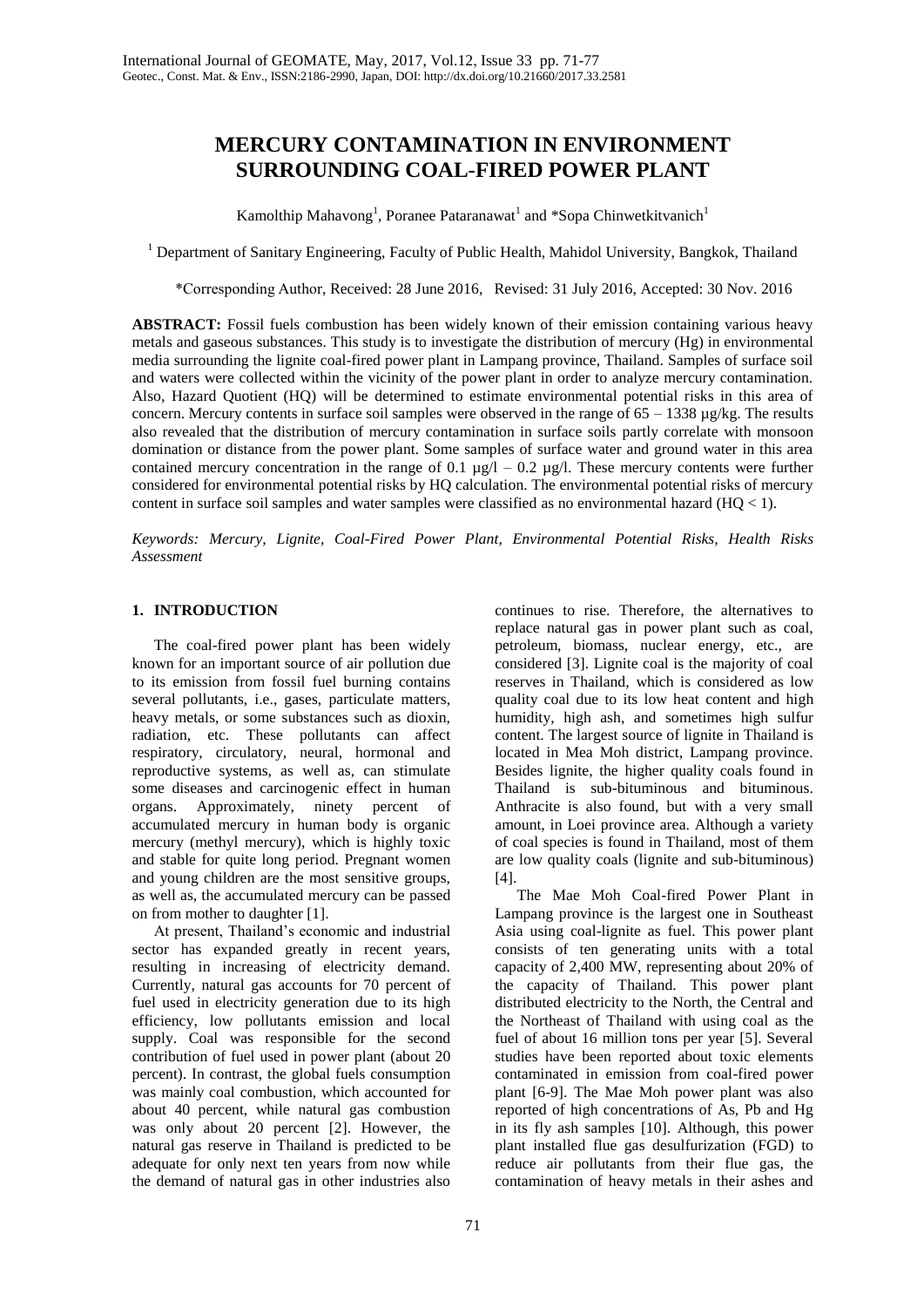particulates were still observed [11]. Mercury contamination in environmental media and some plants in the surrounding area of Mae Moh power plant were reported elsewhere [12], but not clear enough to indicate the source of contaminated mercury.

However, there is quite a few of information about the distribution and environmental risk of mercury emitted from the coal-fired power plant in this area. The aim of this study is to investigate the contaminant concentrations of mercury in surface soil, surface water and groundwater as well as the potential environmental risks and food safety in the vicinity of this coal-fired power plant.

# **2. MATERIALS AND METHODS**

The study area is designated to be within the 30-km radius surrounding of the Mae Moh coalfired power plant with 2400 MW capacity. This study area covers several districts of Lampang Province including Maung Lampang, Mae Moh, Mae Tha and Long District of Prae Province. This area named as Mae Moh basin is one of important basins in Thailand due to large coal reserve has been found here[13]. This Mae Moh basin has a pan shape (syncline) with average ground level of 320 meters above mean sea level. The northern part of Mae Moh basin is mostly covered with mountain and forest (about 80 percent of the districts) while the others of approximately 4,000 hectares are lowlands for cultivation. Soil characteristics are generally classified as sandy soil. The climate is quite roasting in the summer, cold in the winter and a little chance of rain about 60-80 days/year [14] due to the rain shadow. The predominant wind direction in this area is usually blowing along the SW/NE direction and the wind speed is in the range of 0.5 - 3.6 m/s.

The site of coal-fired power plant is mostly flat in the valley surrounded by mountains easily causing high air pressure and temperature inversion [15]. According to several studies [11- 12], the atmosphere in this area was sometimes difficult for normal dispersion of air pollution. The major pollution released by the coal-fired power plant is mostly from fuel combustion for steam generation. Besides gaseous pollutions emitted from fossil fuel burning, some metals as components in the fuel also escape along and disperse into the atmosphere. These emitted metals eventually deposit and can be accumulated on surface soil and water in the surrounding area.

Sampling sites in this study were located in different directions and distances within the radius of 30 km from the coal fired power plant as shown in Fig. 1 equipped with the representative wind rose of this area. Fourteen sampling stations for surface soil (twelve for contaminated sites and two for background sites) and three sampling stations for surface water and groundwater were designated. Samples collection for this study were conducted during August  $8 - 11$ <sup>th</sup>, 2015.

# **2.1 Sampling Methods**

Surface soil samples (0-15 cm depth) were collected from the rice field by applying the 'random sampling' procedure [16] with using clean disposable gloves, a stainless steel spade and a plastic scoop. Each soil sample weighted not less than 1 kg, was packed in plastic bag and kept in ice box at 4 ºC. For each station, representative soil sample were mixed and homogenized from three subsamples grabbed from three different points with approximately 3 m. distance from each other. Samples were air dried under shade and hot air oven at  $103 - 105^{\circ}$ C. They were further crushed and sieved to obtain not larger than 2 mm size of soil particles [17]. Then, they were analyzed on the basis of dry weight (dw).

The deposition of air pollution may contaminate aquatic compartment such as reservoir and streams nearby the coal-fired power plant, as well as, indirectly contaminate groundwater. Three sites of water samples were selected in the vicinity of the power plant. High density bottles and a Kemmerer water sampler were used to collect water samples from reservoir, streams and wells (that in use for household consumption). All water samples for mercury analysis must be preserved with conc.  $HNO<sub>3</sub>$  acid (pH < 2) and kept in ice box at 4ºC during transportation to the laboratory and before analysis.

# **2.2 Sample Analysis and Quality Control**

Analysis of THg content was performed by Cold Vapor Atomic Absorption Spectrometry (CVAAS) with detection limit of 0.001 μg/L. Samples were digested according to the procedure of the Wetland Biochemistry Institute, Lousiana State University [18-19]. About 0.5-2 g of dried samples were weighed and digested with concentrated 5 ml  $H_2SO_4 + 5$  ml HNO<sub>3</sub>. Then, the digested solutions were washed and made up to be 100 ml with deionized water (DI), and 10 ml  $SnCl<sub>2</sub>$ solution were added prior CVAAS analysis. Mercury concentrations were determined against a set of Hg standard solutions. Quality assurance was maintained by inserting a blank at the beginning of each sample run.

The accuracy of analytical procedure was calibrated by using three replicate samples of standard reference materials (SRM 1646a for sediment) from U.S. Department of Commerce, National Institute of Standard and Technology (NIST) and 4 samples of blank. The Method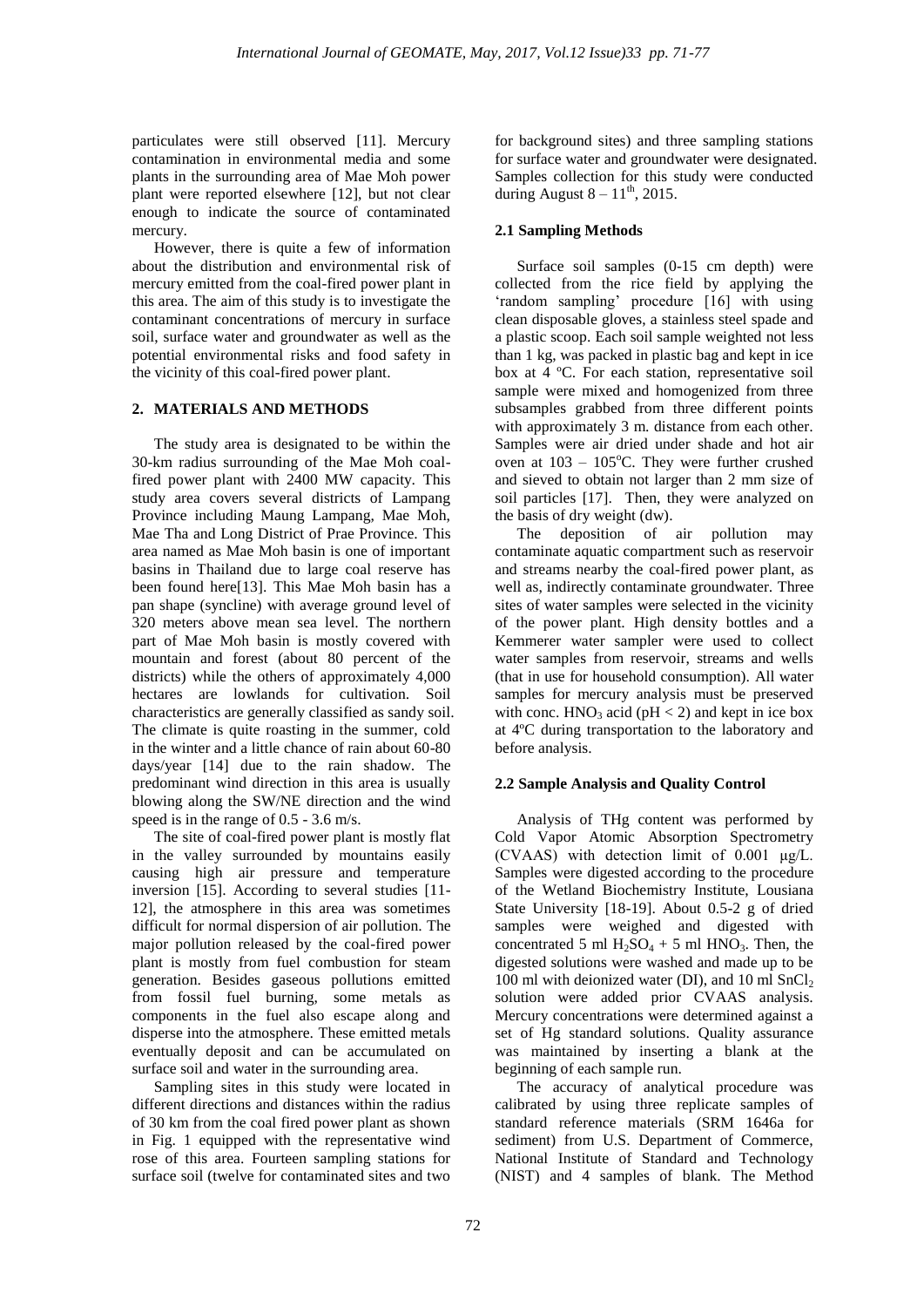Detection Limit (MDL) was calculated (by 3.143 multiplies the standard deviation of the seven reagent blank samples in the sample batch) and used as a tool for verification of all Hg analysis.

Evaluation of the potential environmental risks was estimated numerically using the Hazard Quotient (HQ) as presented by equation (1). If the HQ value was  $> 1$ , then, it indicates a state of risk to the environment. The equation (1) is the ratio of the estimated exposure to the effect concentration representing a safe environmental concentration or screening benchmark [20].

$$
HQ = EEC / \text{Screening} \text{Benchmark} \tag{1}
$$

 $\text{EEC} =$  estimated (maximum) environmental contaminant concentration in the samples at site (e.g. mg contaminant/kg soil).

Screening Benchmark = maximum allowable of mercury concentration; if the contamination concentration is below this level, the contaminant is not likely to cause harmful effects.



Fig. 1 The sampling locations within the radius of 30 km from the Mae Moh Power Plant

### **3. RESULTS AND DISCUSSION**

#### **3.1 Mercury Concentrations in Surface Soil**

Due to characteristics of soil such as texture and organic matter (OM) strongly influence the concentration of contaminated heavy metals in soil [21], these soil samples were analyzed for their characteristics as shown in Table 1. Total mercury (THg) concentrations in surface soil samples from paddy fields around the coal-fired power plant are graphically shown in Figure 2. The results show

that THg concentrations in samples taken from this study area during August 8 – 11th, 2015 did not exceed the critical value for Hg content in soil of 23,000 µg/kg announced by the Thai Soil Quality Standards for Residential and Agriculture. The highest THg level in surface soil of 1,338  $\mu$ g/kg was found in station RS9, which 23 km. distance from the power plant in Southwest direction. The characteristic of soil in this station (RS9) was siltclay, which heavy metal preferably attached to. The second high THg level of 1,050 µg/kg was found in stations RS4 located at 18 km. in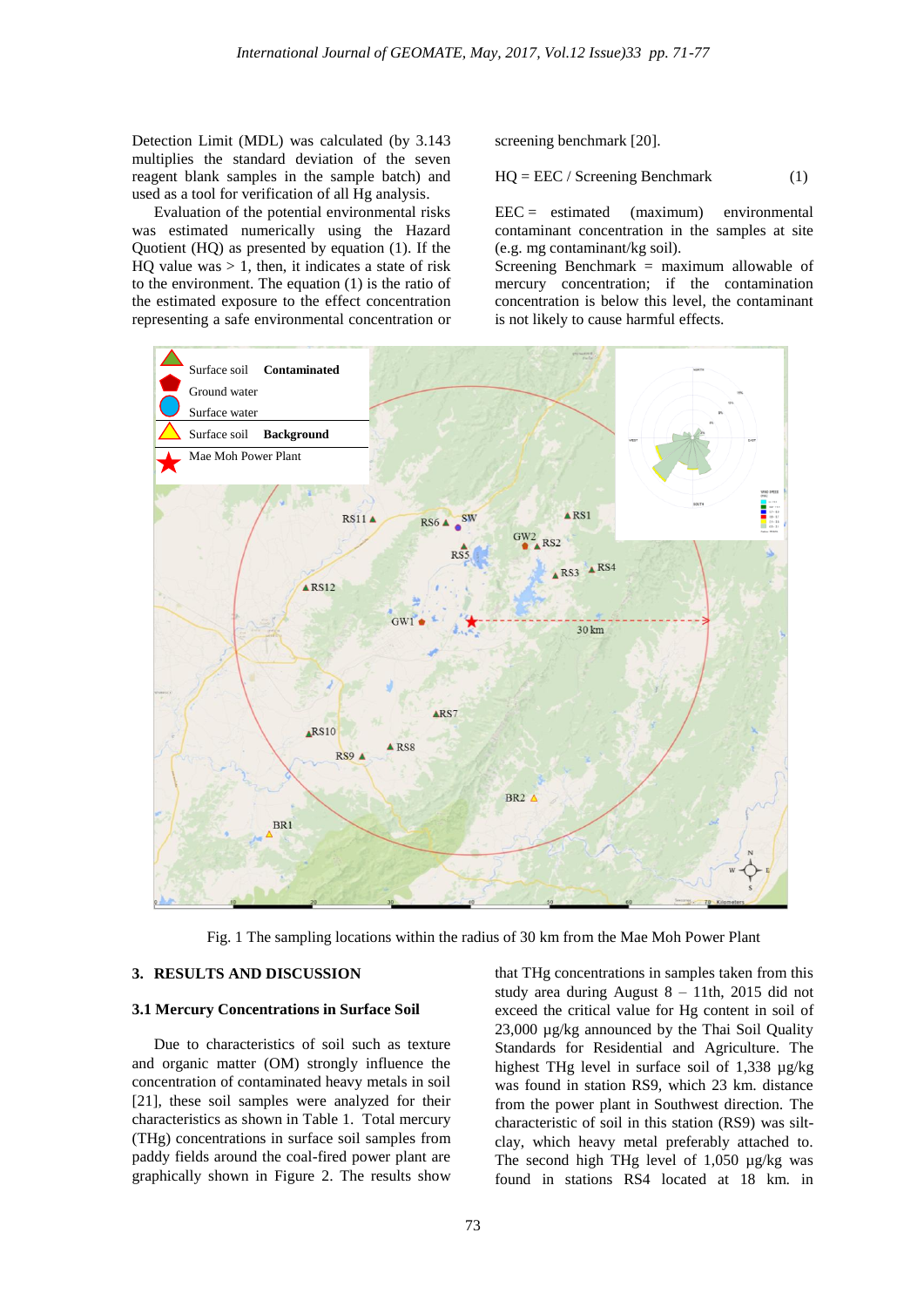Northeast direction of the power plant. Those two high THg stations exhibited that the spatial distribution of pollution tends to consistent to the predominant wind direction [22].

The other high THg levels of 261 and 248 µg/kg were found at stations BR1 and RS12, respectively. Surprisingly, station BR1 was initially expected to be a representative of background site due to its long distance (39 km.) from the power plant. However, there were some activities, especially, maintenance of nearby highway that might possibly affect the result. Also, station RS12 was not expected of this high THg level due to it was not in the predominant Southwest-Northeast (SW-NE) wind direction of this area. Anyway, there is a small crematory placed nearby that may interfere the sampling though there was no any operation during the sampling period. The other THg levels of surface soils were in the range of 65 to 99 µg/kg. These THg levels from this study indicate some contamination of mercury in surface soil of this area, especially, some were even higher than Hg concentrations in soils around a coal-fired power plant in China (606 µg/kg) [23] and Serbia (100 µg/kg) [24], where their amounts were already higher than the average content of Hg in world soil.

### **3.2 Mercury Concentrations in Water**

Table 2 shows the THg concentrations found in water samples, two of which were sampling from groundwater wells while another was sampling from surface water. Groundwater sample from station GW1, the nearest station to the power plant, contained THg concentration of 0.2 µg/l while another groundwater sample (GW2) contained lower THg concentration of 0.1 µg/l (Figure 2). Only one sample of surface water (SW) had THg concentration of 0.2 µg/l. The THg results in all water samples did not exceed the critical level of 1 µg Hg/l of Thai Ground water quality Standards and the critical level of 2 µg Hg/l of Thai Surface Water Quality Standard.

Mercury is the most volatile element during the coal combustion process [25]. Its emission and speciation depended on the Hg concentration in the fuels, type of coals, and flue gas temperature and composition [26]. Mercury emitted from coal combustion is transported through the atmosphere and deposited onto the ground as wet or dry precipitation. The Hg in the environment may be transformed by microorganisms into methylmercury, a highly toxic form [27]. However, mercury content in coal-lignite or other coals used in this power plant have not been clarified.

Table 1 Total mercury (THg) and soil characteristic of surface soil samples.

| <b>Station</b>     | Location         | Distance<br>from PP*<br>(km) | THg<br>$(\mu g/kg dw)$ | Sand<br>(% ) | Silt<br>(% ) | Clay<br>(% ) | pH  | <b>OM</b><br>(% ) | OC<br>(% ) | <b>CEC</b><br>$\text{(cmol/kg)}$ |
|--------------------|------------------|------------------------------|------------------------|--------------|--------------|--------------|-----|-------------------|------------|----------------------------------|
| Contaminated sites |                  |                              |                        |              |              |              |     |                   |            |                                  |
| RS <sub>1</sub>    | Na Chae          | 18                           | 70                     | 46           | 43           | 11           | 6   | 1.3               | 0.7        | 5.7                              |
| $RS2$ **           | Sob Chang        | 13                           |                        |              |              |              |     |                   |            |                                  |
| RS3                | Na Sak           | 12.5                         | 78                     | 34           | 41           | 26           | 6   | 2.5               | 1.5        | 13.9                             |
| RS4                | Pong Thaen       | 17                           | 1050                   | 26           | 49           | 26           | 5.9 | 1.9               | 1.1        | 10.7                             |
| RS <sub>5</sub>    | <b>Ban Dong</b>  | 10                           | 77                     | 24           | 56           | 21           | 5.6 | 2.9               | 1.7        | 12.4                             |
| RS <sub>6</sub>    | Hua Fai          | 13                           | 66                     | 31           | 48           | 21           | 5.6 | 1.8               | 1.1        | 8.9                              |
| RS7                | Pha Maew         | 14                           | 99                     | 56           | 29           | 15           | 6.5 | 1.9               | 1.1        | 9.1                              |
| RS <sub>8</sub>    | Hau Sua          | 18                           | 70                     | 21           | 58           | 21           | 5.9 | 2.1               | 1.2        | 11.1                             |
| RS <sub>9</sub>    | Pong Papao       | 23                           | 1338                   | 5            | 46           | 49           | 6.8 | 5.6               | 3.2        | 42.6                             |
| <b>RS10</b>        | Mae Tha<br>Luang | 24.5                         | 65                     | 35           | 35           | 31           | 7.1 | 2.9               | 1.7        | 22.8                             |
| <b>RS11</b>        | <b>Ban Sadet</b> | 18                           | 68                     | 16           | 64           | 21           | 6.1 | $\overline{c}$    | 1.2        | 13.3                             |
| <b>RS12</b>        | Pichai           | 22                           | 248                    | 34           | 47           | 20           | 6.7 | 3.1               | 1.8        | 16.4                             |
| Background sites   |                  |                              |                        |              |              |              |     |                   |            |                                  |
| BR <sub>1</sub>    | Mae Tha          | 39                           | 261                    | 31           | 41           | 28           | 7.2 | 2.7               | 1.5        | 17.6                             |
| BR <sub>2</sub>    | Na Phai<br>Lom   | 24                           | 94                     | 41           | 40           | 19           | 5.2 | 2.1               | 1.2        | 9.3                              |

Note : \*PP – The coal-fired power plant.

\*\* Surface soil was disturbed because of plant seedlings during the period of sampling.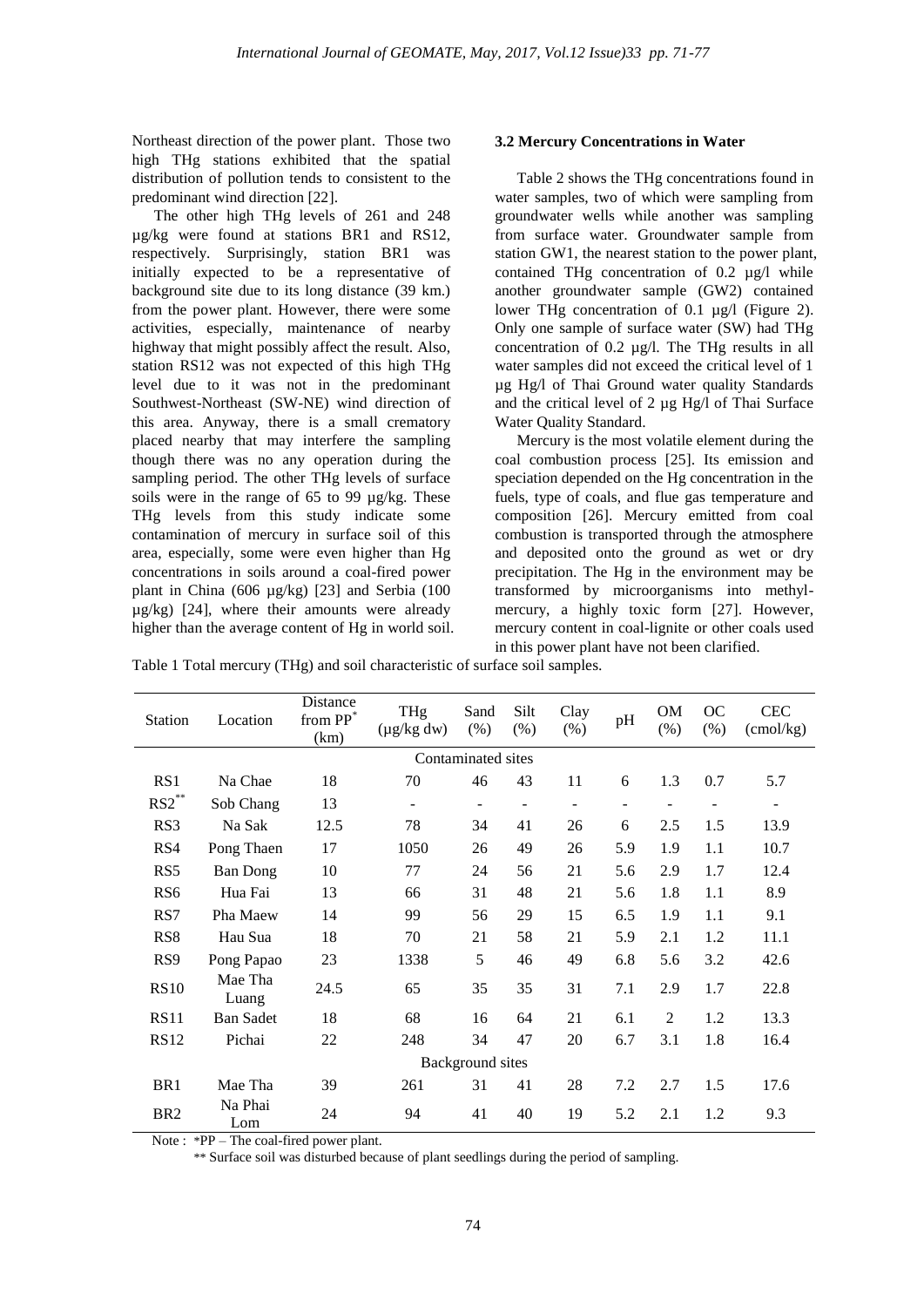

Fig. 2 Total mercury concentration around coal-fired power plant

| <b>Station</b>  | Location                                | Distance<br>from PP <sup>*</sup><br>(km) | THg<br>$(\mu g/l)$ | pH  | DO<br>(mg/l)             | TS<br>(mg/l) | SS<br>(mg/l) | TDS<br>(mg/l) | Conduct<br>(uS/cm) | Turbidity<br>(NTU) |
|-----------------|-----------------------------------------|------------------------------------------|--------------------|-----|--------------------------|--------------|--------------|---------------|--------------------|--------------------|
| Ground Water    |                                         |                                          |                    |     |                          |              |              |               |                    |                    |
| GW1             | Huy King                                | 6                                        | 0.2                | 6.7 | 2.7                      | 298          | 6            | 313           | 460                | 0.9                |
| GW <sub>2</sub> | Sob Jang                                | 13                                       | 0.1                | 6.4 | $\overline{\phantom{a}}$ | 291          | 6            | 293           | 430                | 0.3                |
| Surface Water   |                                         |                                          |                    |     |                          |              |              |               |                    |                    |
| <b>SW</b>       | Hua Fai                                 | 12                                       | 0.2                | 7.5 | 3.3                      | 125          | 97           | 84            | 124                | 29.6               |
|                 | $Noto : *DD$ The soal fired nower plant |                                          |                    |     |                          |              |              |               |                    |                    |

| Table 2 Total mercury (THg) and characteristic of water samples |  |
|-----------------------------------------------------------------|--|
|-----------------------------------------------------------------|--|

Note : \*PP – The coal-fired power plant.

## **3.3 Environmental Risks Assessment**

The potential environmental risks assessment was calculated by using Hazard Quotient (HQ) indicated in equation (1). In this study, HQ calculation of surface soil used the screening benchmark of 23,000 µg/kg based on Thai Soil Quality Standards for Residential and Agriculture notified by Pollution Control Department [28], and their results were illustrated in Figure 3. The potential environmental risks evaluation in surface soil of fourteen sampling stations were found in the range of 0.003 – 0.058. These results illustrated that all sampling stations in this study were classified as no environmental hazard  $(HQ < 1)$ . Fig. 3 HQ levels in surface soil samples.

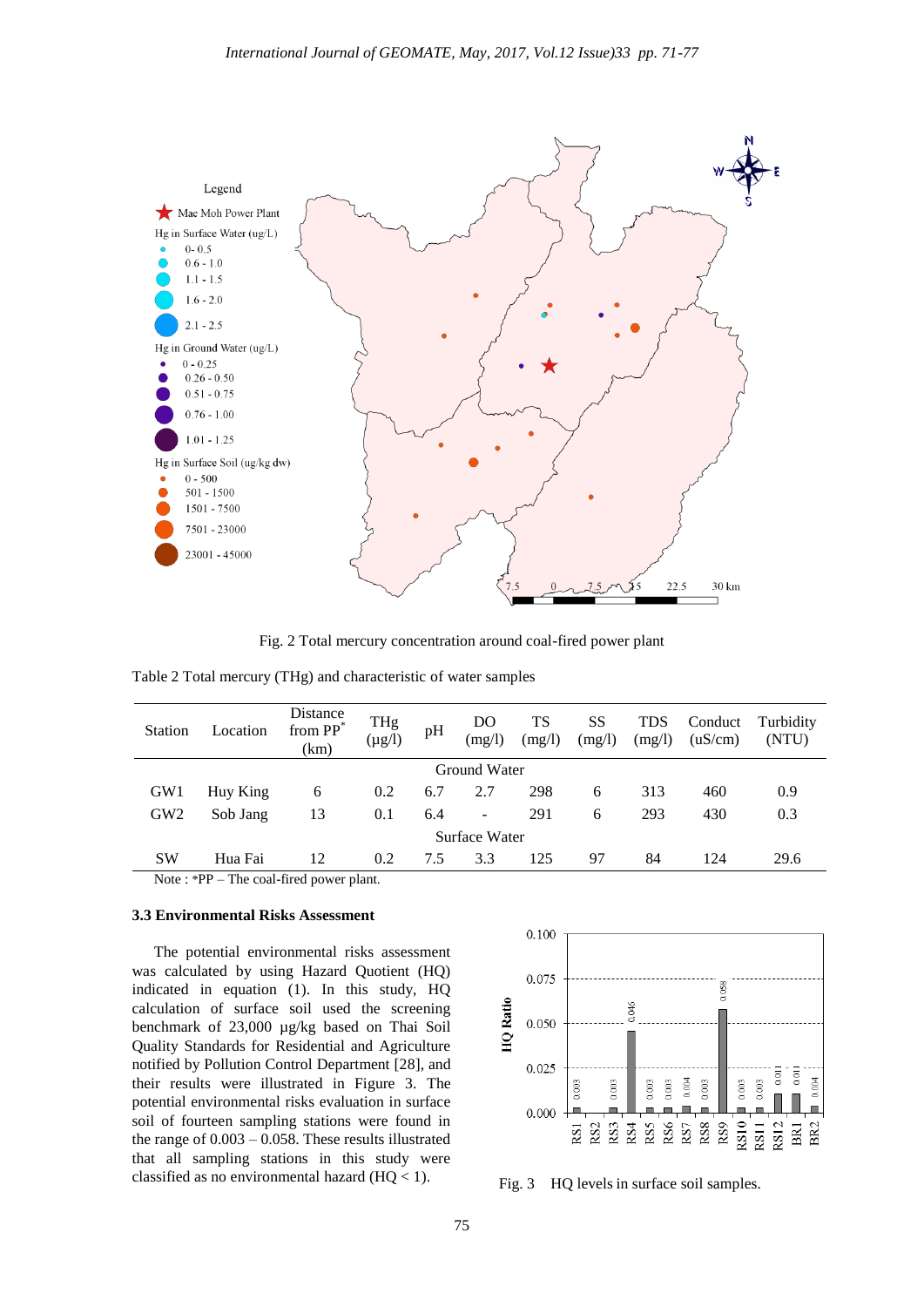For water samples, the screening benchmarks based on Thai Groundwater quality Standards [29] and Thai Surface Water Quality Standard [30] announced by Pollution Control Department were used for HQ calculation, results of which were shown in Figure 4. In case of groundwater samples, the potential environmental risk evaluations were observed as 0.24 and 0.11 in samples from stations GW1 and GW2, respectively. In addition, HQ level of 0.11 was also found in surface water samples. This could be said that the potential environmental risk evaluations of those water samples were still classified as no environmental hazard  $(HQ < 1)$ .



Fig. 4 HQ levels in water samples

### **4. CONCLUSION**

Although the concentrations of THg in surface soil of paddy fields around the coal-fired power plant in this study did not exceed the critical Hg value of Thai Soil Quality Standards for Residential and Agriculture (23,000 µg/kg), these results still illustrated some level of mercury content in this area  $(65 - 1338 \text{ µg/kg})$ . The spatial distribution of THg in surface soil tends to consistent to the predominant SW-NE wind direction. That is, sampling stations located in northeast direction (RS4) and southwest direction (RS9) from the power plant observed higher level of mercury in surface soil (1050 and 1338 µg/kg, respectively). Nevertheless, the potential environmental risks evaluations in surface soil were still classified in the range of 'no environmental hazard' (HQ < 1). Similarly, THg concentrations in water samples  $(0.11 - 0.24 \text{ µg/l})$ did not exceed the critical values both of groundwater and surface water standards (1 and 2 µg/l, respectively). Therefore, the potential environmental risks evaluations in water samples were also classified as 'no environmental hazard'. However, higher THg concentrations in some stations should be concerned. Anyway, this sampling was only one time sampling, the further sampling and monitoring in this area was planned and scheduled.

### **4. ACKNOWLEDGEMENTS**

This research was financially supported by National Research Council of Thailand (NRCT) and Mahidol University and supported for publication by the China Medical Board (CMB). The authors would like to thanks the Department of Sanitary Engineering, Faculty of Public Health, Mahidol University for laboratory assistance.

### **5. REFERENCES**

- [1] Health Impact Assessment Co-ordinating Unit, 2014, Pollution from coal-fired plant. Retrieved August 9, 2014, from Health Impact Assessment Co-ordinating Unit, http://www.thia.in.th/welcome/article\_read/69
- [2] Department of Primary Industries and mines, Consumption of Coal in Thailand. Department of Primary Industries and mines, 2011, Bangkok.
- [3] Sirianuntapiboon S, Trakarnjindanont N, Menasveta P, "Coal and Electricity Generation in Thailand", J. of the Royal Institute of Thailand, Vol. 37(4), 2012, pp. 22- 40.
- [4] Department of Primary Industries and mines, Mineral Statistics of Thailand 2009-2014, Department of Primary Industries and mines, 2014, Bangkok.
- [5] Electricity Generating Authority of Thailand (EGAT), 2014, The Mae Moh coal-fired power plant, Retrieved August 9, 2014, from Electricity Generating Authority of Thailand, http://maemoh.egat.com/index\_maemoh.
- [6] Goodarzi F, Huggins F, Sanei H, "Assessment of elements, speciation of As, Cr, Ni and emitted Hg for a Canadian power plant burning bituminous coal", J. of Coal Geology, Vol. 74(1), 2008, pp. 1-12.
- [7] Shah P, Strezov V, Prince K, Nelson P, "Speciation of As, Cr, Se and Hg under coal fired power station conditions", J. of Fuel, Vol. 87(10-11), 2008, pp. 1859-1869.
- [8] Yungang W, Jiaoyan H, Philip K, Oliver V, David C, Mark J, Thomas M, "Effect of the shutdown of a large coal-fired power plant on ambient mercury species", J. of Chemosphere, Vol. 92, 2013, pp. 360-367.
- [9] Pham T, Junpen A, Garivait S, "An Investigation of Atmospheric Mercury from Power Sector in Thailand", J. of Atmosphere, Vol. 6, 2015, pp. 490-502.